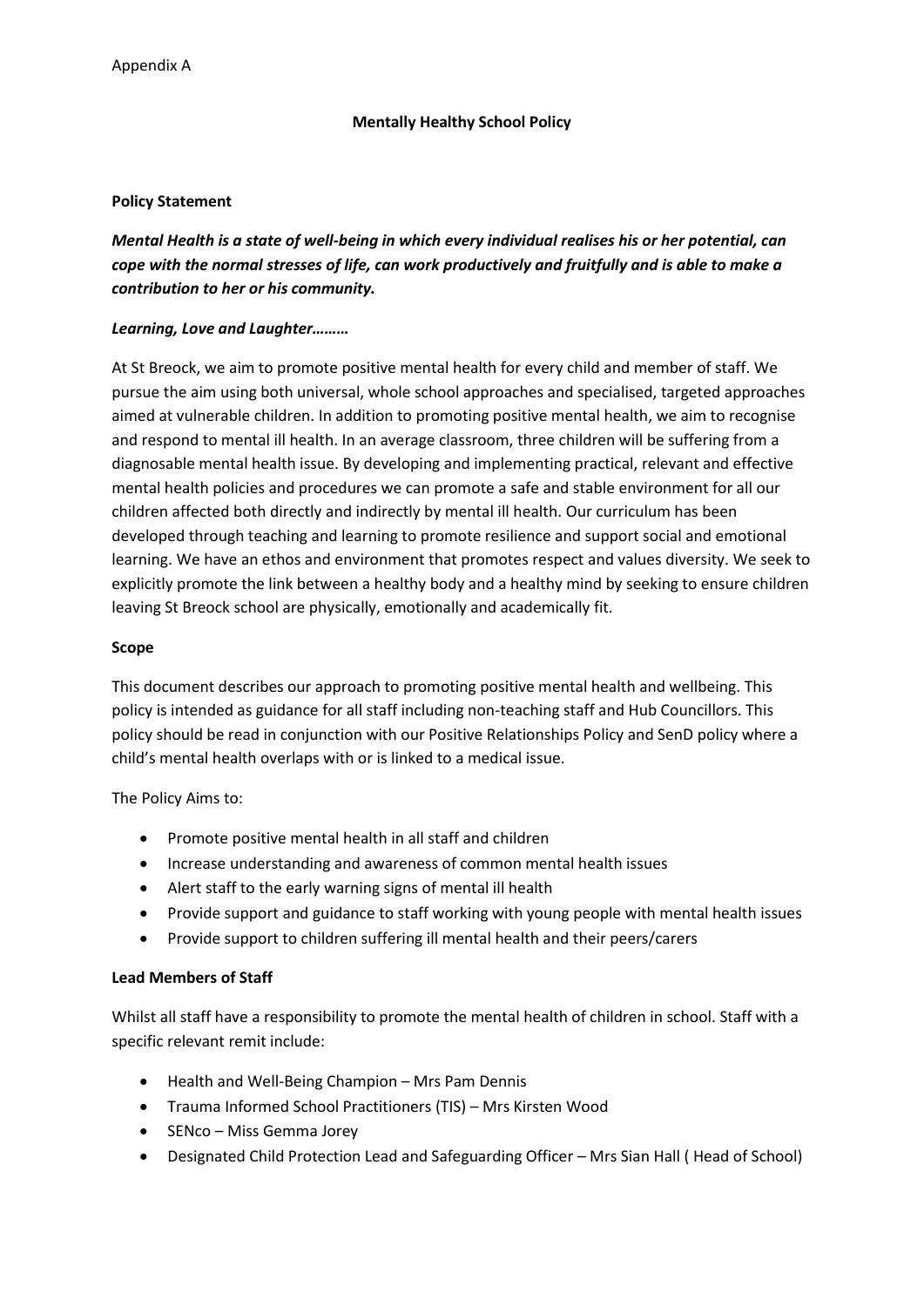Any member of staff who is concerned about the mental health or wellbeing of a child or member of staff should speak to the class teacher in the first instance and then either the Lead Teacher or Head of School to needs can be assessed. If there is fear the child in immediate danger then normal child protection procedures would be followed and logged on My Concern, our online record keeping system and appropriate action taken by the Designated Child Protection Officer.

If the child or member of staff presents a medical emergency then the normal procedures for medical emergencies should be followed, including alerting first aid staff and contacting emergency services if necessary. Where a referral to CAMHS (Child and adolescent mental health services) is appropriate, it will be led and managed by the SENco. Whilst a referral will always be made to this service if appropriate, waiting times can be up to 2 years. Whilst the referral is in place the school will provide:

- Consistency and emotionally available adults through a whole school trauma informed approach (TIS)
- 1-2-1 TIS sessions with a qualified practitioner
- Support from Aspire Inclusion Team and access to an Educational Psychologist
- Individual Education Plans (IEP)

## **Trauma Informed School Whole School Approach**

In 2017 the government identified that schools had a large part to play in tackling, increasing mental health issues and recommended that schools sought to have mental health leads in house. It makes sense for schools to pick up the baton as children spend 190 days a year at school whereas a counsellor coming in once a week can only see a few children. On average from their first symptoms, children wait 10 years to get help for a mental health problem. (The Centre for Mental Health Report: Missed Opportunities: Children and Young People's Mental Health 2016)

HeadStart Kernow is part of a five-year, £56 million National Lottery funded programme set-up by the Big Lottery Fund, the largest funder of community activity in the UK. It aims to explore and test new ways to improve the mental health and wellbeing of young people aged 10 to 16 and prevent serious mental health issues from developing. Headstart is funding schools in Cornwall to receive whole school training on a trauma informed approach and for 2 members of staff to become Trauma Informed Practitioners.

The whole school approach is designed to inform and empower school staff to help all children, including the most vulnerable, and importantly, how to feel supported and nurtured in the process. We are able to identify a need and monitor the impact of interventions put in place a t whole class, group and individual level. They aim to enable delegates to respond effectively to children and teenagers who have suffered a trauma or have a mental health issue, (literally what to say and who to be). The whole school approach is one in which children and teenagers feel deeply respected, valued and very safe.

Traumatic stress can arise from a variety of sources: bullying at school, neglect, abuse, homelessness in its most serious cases BUT can also be the day-to-day exposure to events such as divorce, loneliness, illness, ineffective communication. Also, different people are affected in different ways and two people having exactly the same experience can be affected in different ways. In a trauma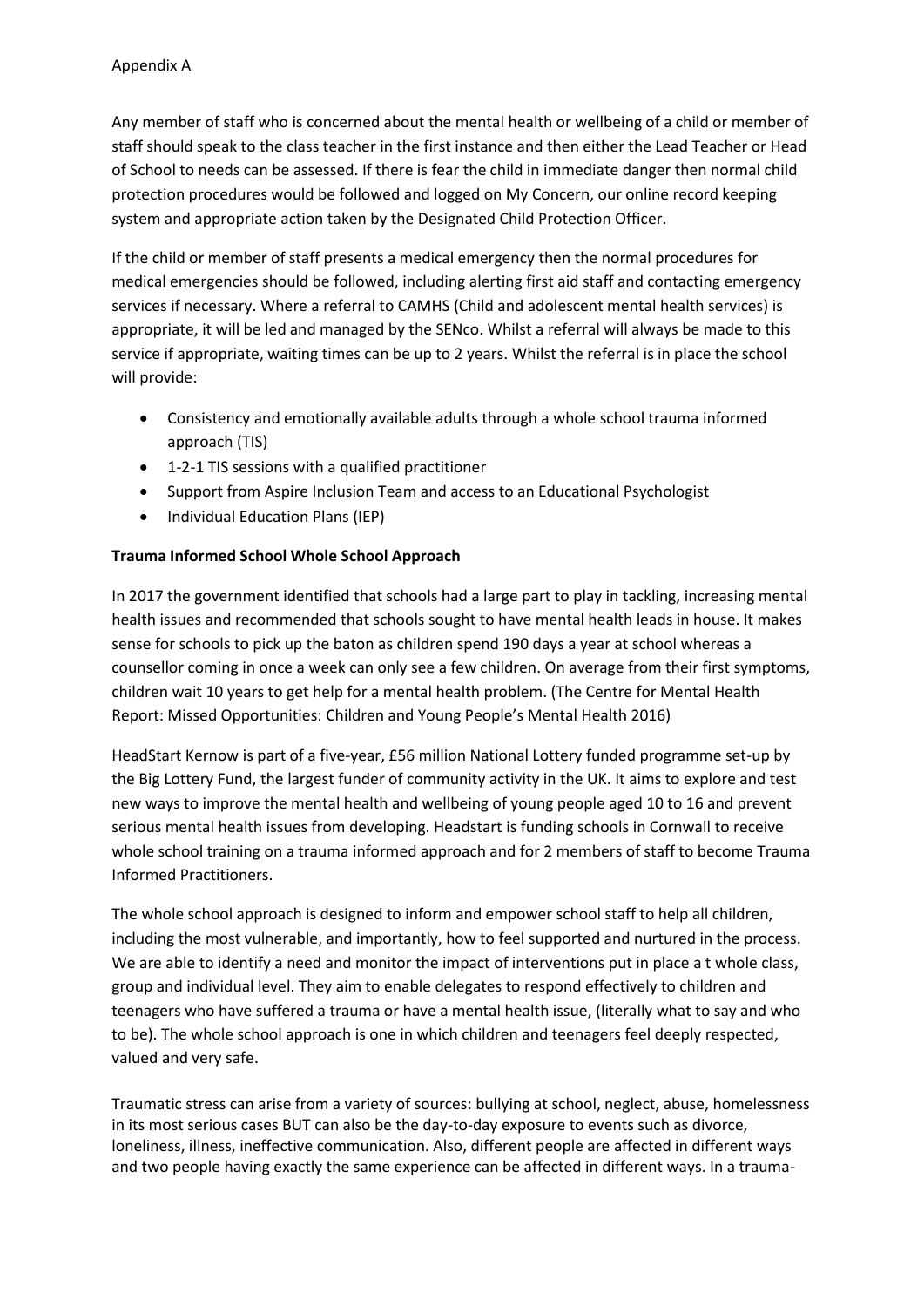informed school, all adults are prepared to recognise and respond to those who have been impacted by traumatic stress. In addition, children are provided with clear expectations and communication strategies to guide them through stressful situations. The goal is to provide all our children, particularly the most vulnerable with tools to cope with life situations and to create an underlying culture of respect and support, which fits with our ethos Learning, Love and Laughter. Following initial Trauma Informed Training 2018, non-teaching staff formed a list of non-negotiables for communication and conduct with children and adults at St Breock. This was shared with and agreed by teachers and now forms part of our staff induction process. Staff have ongoing TIS refresher training for refinement and new members of staff attend full training.

### **Individual Education Plan**

It is helpful to draw up individual Education Plans for children who may be causing concern or who receive a diagnosis pertaining to their mental health. IEPs are also used across the school when a child has an academic or physical special educational need. This is drawn up involving the child, parents and relevant health professionals. This can include:

- Details of the child's condition
- Special requirements and precautions
- Medication and any side effects
- What to do and who to contact in a emergency
- The role our school can play

# **Teaching about Mental Health**

The skills, knowledge and understanding needed by our children to keep themselves and others physically and mentally healthy and safe are included as part of our developmental PSHE and PE curriculum. The specific content of lessons will be determined through the class teachers planning and assessment of needs of the cohort. There will always be an emphasis on enabling children to develop the skills, knowledge, understanding, language and confidence to seek help, as needed, for themselves or others.

We use Jigsaw as a whole school approach to PSHE. This scheme follows the PSHE Association guidance to ensure we teach mental health and emotional well-being issues in a safe and sensitive manner which helps rather than harms. Jigsaw connects the pieces of Personal, Social & Health Education, emotional literacy, social skills and spiritual development. Using Jigsaw means each term is focused on a piece of the jigsaw, with a specific celebration each week. This links to our celebration assembly each week where children are recognised for their 'Personal Best' according to the weeks Jigsaw focus. This contributes to c

The whole school Health & Wellbeing Overview is attached in Appendix A.

# **Signposting**

We will ensure that staff, students and parents are aware of sources of support within school and in the local community. **The Early Help Hub – 01872 322277** is the single point of access for Cornwall Council and community based health **Early Help** services for children, young people and families. We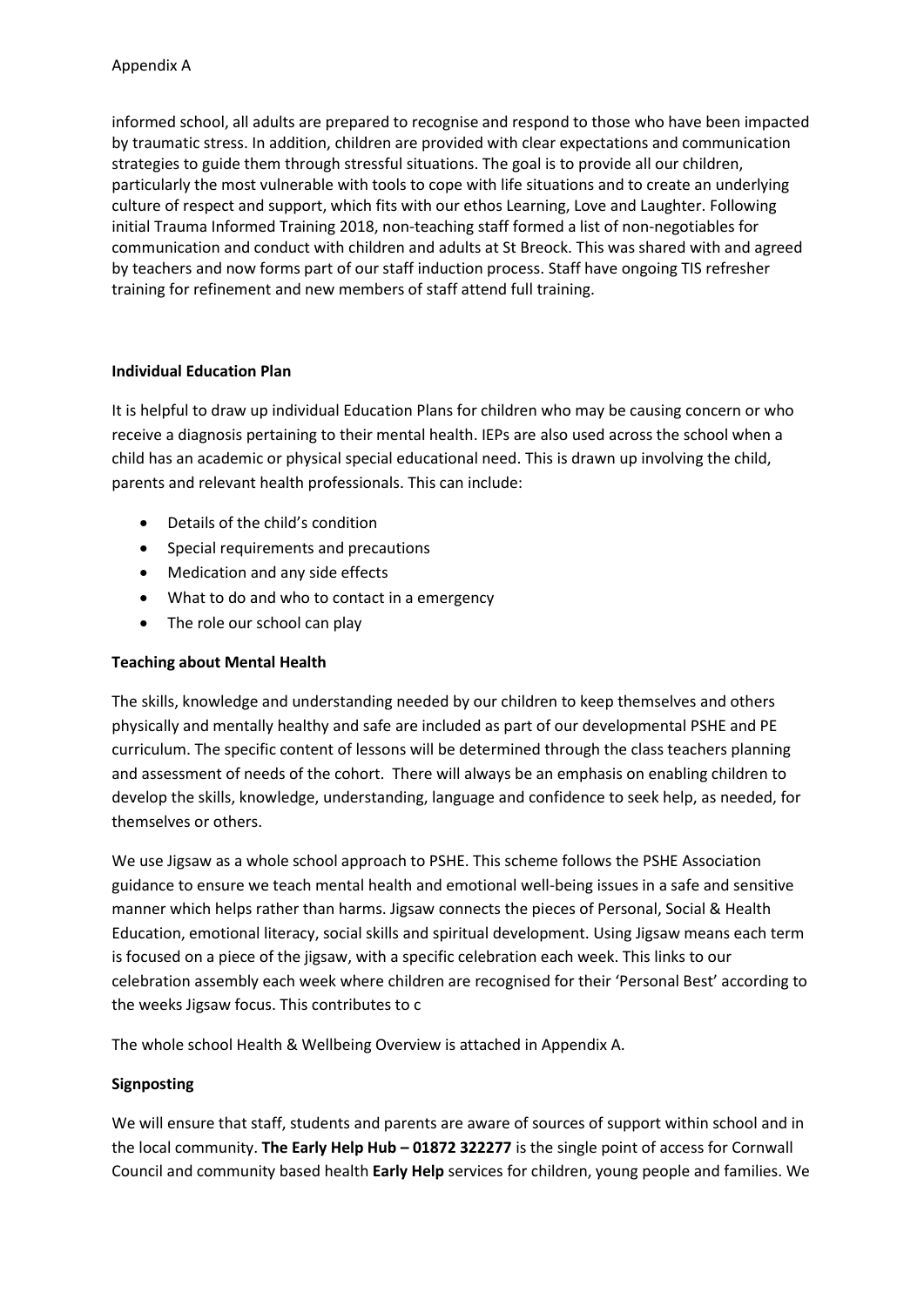can refer children through this service but equally referrals can be made online by the family itself needing support. For concerns about the immediate welfare or safety of the child, referrals should be made to the **MARU – Multi Agency Referral Unit – 0300 1231116.** Referrals to the MARU can be by the school, the family or any concerned party. You are not required to give your name when making a referral. When the danger is not immediate and it is likely the statutory requirements for social worker involvement is not met, you are able to call the **MAAT – Multi Agency Advice Team 0300 123 1116** for consultation.

As part of Aspire Academy Trust we have access to support through the Inclusion Team and experience from across the trust.

### **Warning Signs**

School staff may become aware of warning signs which indicate a child is experiencing mental health or emotional wellbeing issues. These warning signs should always be taken seriously and staff observing any of these signs should communicate them with their class teacher, Lead teacher or Head of School. Possible warning signs include:

- Physical signs of harm that are repeated or appear non-accidental
- Changes in eating/sleeping habits
- Increased isolation from friends or family, becoming socially withdrawn
- Changes in activity and mood
- Lowering of academic achievement
- Talking or joking about self-harm/suicide
- Abusing drugs or alcohol
- Expressing feelings of failure, uselessness or loss of hope
- Changes in clothing e.g long sleeves in warm weather
- Secretive behaviour
- Not wanting to take part in PE or changing secretly
- Lateness or absence from school
- Repeated physical pain or nausea with no evident cause
- An increase in lateness or absenteeism

### **Managing disclosures**

A child may choose to disclose concerns about themselves or a friend to any member of staff. All staff know how to respond appropriately to a disclosure. If a child chooses to disclose concerns about their own mental health or that of a friend to a member of staff, the member of staff's response will always be clam, supportive and non-judgemental. Staff will listen and not advise and their first thoughts will be of the child's emotional and physical safety rather than exploring 'Why?'

All disclosures are recorded on My Concern, shared with the DSL or Deputy DSL and shared with professional organisations if appropriate. This protects staff wellbeing by the avoidance of them feeling solely responsible for them and ensures the continuity of care in any absence.

### **Confidentiality**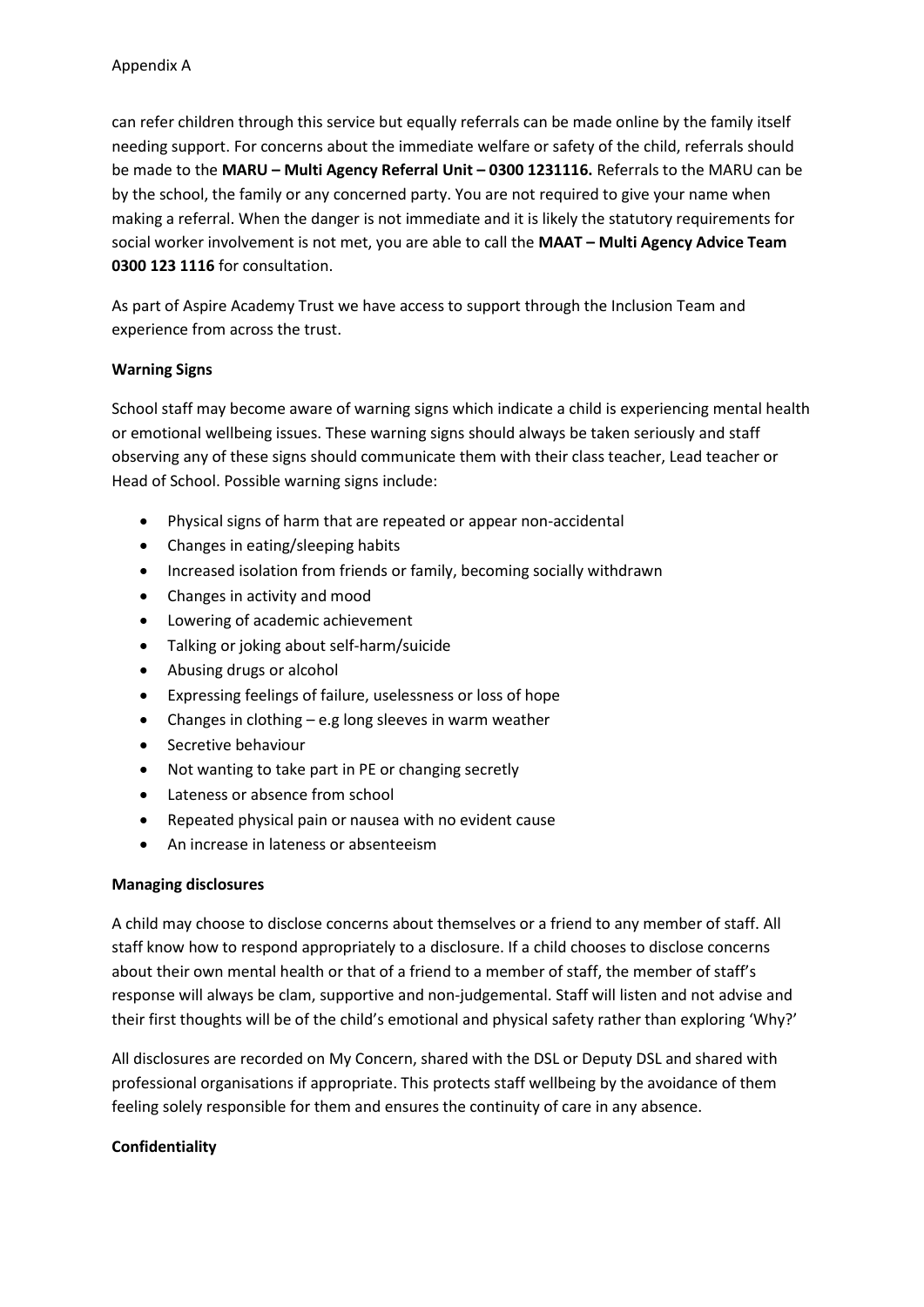We are always honest with regards to the issue of confidentiality. If we feel it necessary to pass on our concerns about a child, we will share that concern with them. We will also share that with a parent or carer and ideally receive their consent if we wish to refer the child to an external agency. However, if we feel the child is in immediate danger we do not need to gain parental consent and will refer to MARU.

### **Working with Parents**

Where it is deemed appropriate to inform parents we will always endeavour to do this face to face in a suitable environment and consider carefully who needs to be present and what the aims of the meeting are. We are sensitive to the fact that this can be shocking and upsetting for parents to learn of their child's issues and parents can respond with anger, fear or upset. We are accepting of this (within reason) and give the parent time to reflect. We will always highlight further sources of information. We will aim to finish each meeting with agreed next steps and ensure the meeting is recorded as an action in My Concern.

In order to support all parents we will:

- Highlight sources of information and support about common mental health issues on our website
- Ensure all parents are aware of who to talk to and how to get about this, if they have concerns about their own child or a friend of their child
- Make our Mentally Healthy School Policy easily accessible to parents
- Share ideas about how parents can support positive mental health in their children through our School Forum
- Keep parents informed about the mental health topics their children are learning about in PSHE and share ideas for extending and exploring this learning at home.

### **Supporting Peers**

When a student is suffering from mental health issues, it can be a difficult time for their friends. Friends often want to support them but do not know how. In the case of self-harm or eating disorders, it is possible that friends may learn unhealthy coping mechanisms from each other. In order to keep peers safe we will consider on a case by case basis any friends that may need additional support and how we as a school can support them.

### **Training**

All staff and new members of staff will receive TIS training. Staff will also receive regular training about recognising and responding to mental health issues as part of their regular child protection training. Training for staff who require more in depth knowledge will be considered as part of our performance management process and additional CPD will be supported throughout the year where it becomes appropriate due to developing situations in school. Staff also receive regular updates, information, initiatives and training on supporting their own wellbeing so they can be available to children.